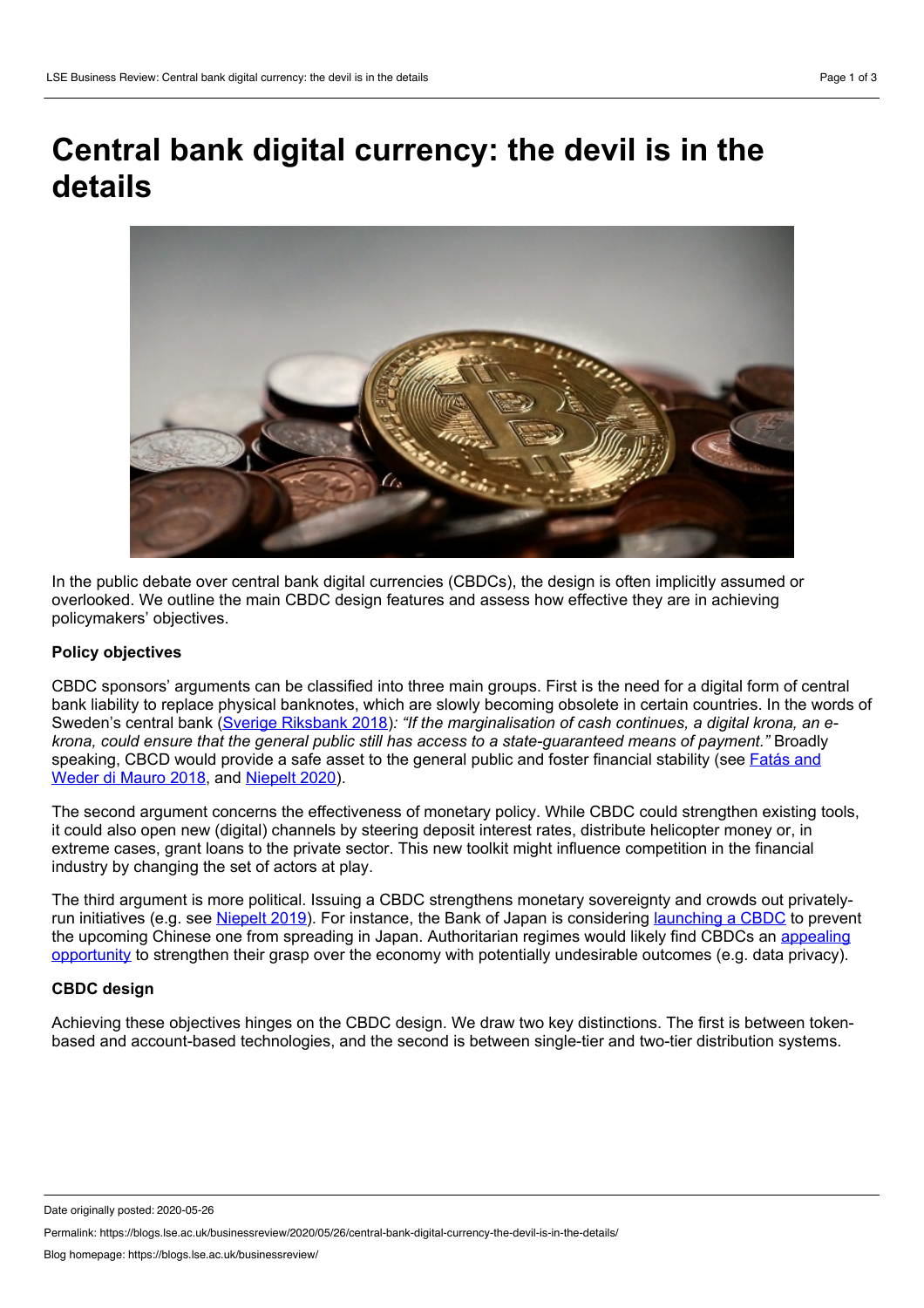In every payment transaction, the receiver needs to make sure that the payment is legit. With a token-based CBDC, she verifies the authenticity of the token, just like with physical banknotes. With an account-based CBDC, she verifies the identity of the payer and whether she holds an account, just like with credit cards. This difference is significant because the two models bear different economic implications. It would be problematic for the central bank to pay interests on a token-based CBDC, as it might affect the value of the token itself. Just like bonds with coupons, the value of the token would increase up to the scheduled interest payment and would diminish by the payment amount right after. Another difference is the possibility of offline payments and anonymity. Token-based CBDCs could be traded offline seamlessly, while account-based transactions could not be executed without the system remotely validating the identity of the account holder and her balance. While technical solutions can be implemented in order to protect users' privacy, account-based CBDCs cannot allow for fully anonymous transactions. However, hybrid [systems](https://www.bis.org/events/eopix_1810/licandro_pres.pdf) can be put in place with a token-based CBDC and a closed system of certified accounts, similarly to the Uruguay Central Bank experiment of 2018.

The distribution channels is also crucial. In a one-tier system, the CBDC is distributed by the central bank, which directly competes with the banking sector for deposits. This setup has clear scaling implications for the central bank, which would need a massive increase in size and scope. Arguably, such design would pose the problem of who is going to supply credit and complementary financial services. This would ascribe additional power to the central bank, that could easily compete away private banks. Furthermore, the central bank would have full visibility on payment data, allowing it to better calibrate its monetary policies but also posing privacy concerns. Alternatively, a two-tier system would involve some financial institutions (most likely banks) for the distribution of the CBDC. This would reduce the disintermediation concerns, by allowing banks to compete on complementary financial products and to maintain their customer base.

[Brunnermeir](https://collaborate.princeton.edu/en/publications/on-the-equivalence-of-private-and-public-money) and Niepelt (2019) argue that "*the central bank could pass the funds through to commercial banks, effectively leaving the environment for banks completely unchanged*". This mechanism would be easy to implement in a two-tier distribution system, where funding could be allocated by the central bank according to the CBDC accounts/wallets held by each bank's customers. On the other hand, with a one-tier distribution system, such fund reallocation is non-trivial as the central bank would need to come up with a potentially arbitrary criterion.

#### **The four baseline scenarios**

#### *One-tier account-based CDBC*

Loosely speaking, this design gives the greatest power to the central bank and could eventually lead to a quasi nationalisation of the banking sector. If the central bank sets an interest rate on CBDC deposits which is comparable or higher than private banks', it would be extremely hard for them to compete. Arguably, this system significantly increases monetary policy effectiveness as the central bank could, for instance, pay or charge an interest rate directly on people's accounts. Potentially, this is the most disruptive (and unchartered) solution and it would require a massive effort by the central bank to be implemented. The central bank would need to build a client-facing infrastructure and deal with the stability risks that a deposit drain would pose on the banking sector. While this setting is the most direct way to supply outside money to the general public, it leaves many open questions. Will the central bank start to issue credit? If so, how would the screening be carried out? Or, if it does not, how would banks replace their deposit funding? Will the central bank directly fund the banks with its deposits? If so, with which criteria? Furthermore, who is going to provide other complementary financial services (e.g. investment solutions, credit cards etc.)? [Fernández-Villaverde](https://voxeu.org/article/central-bank-digital-currency-central-banking-all) et al. (2020) focus on this scenario in their recent paper.

## *Two-tier account-based CDBC*

In this setting, banks would have CBDC accounts on their balance sheet (similar to the Chicago plan/ Vollgeld initiative). Concretely, they would offer a new kind of account to their clients along with their private products. The major difference between a CBDC account and a standard bank account would be that the former is public money, while the latter is private money. Even though banks cannot leverage on CBDC deposits to extend credit, they would still be able to supply complementary financial services to their customers. There would still be deposit substitution, but the private sector would have more leeway to keep/attract customers. The central bank could use its CBDC deposits to fund the banks, in so influencing lending to the private sector. This set up would strengthen monetary policy and discourage privately-run digital currency initiatives (e.g. Libra Association), but not as much as in the one-tier account-based scenario.

Date originally posted: 2020-05-26

Permalink: https://blogs.lse.ac.uk/businessreview/2020/05/26/central-bank-digital-currency-the-devil-is-in-the-details/